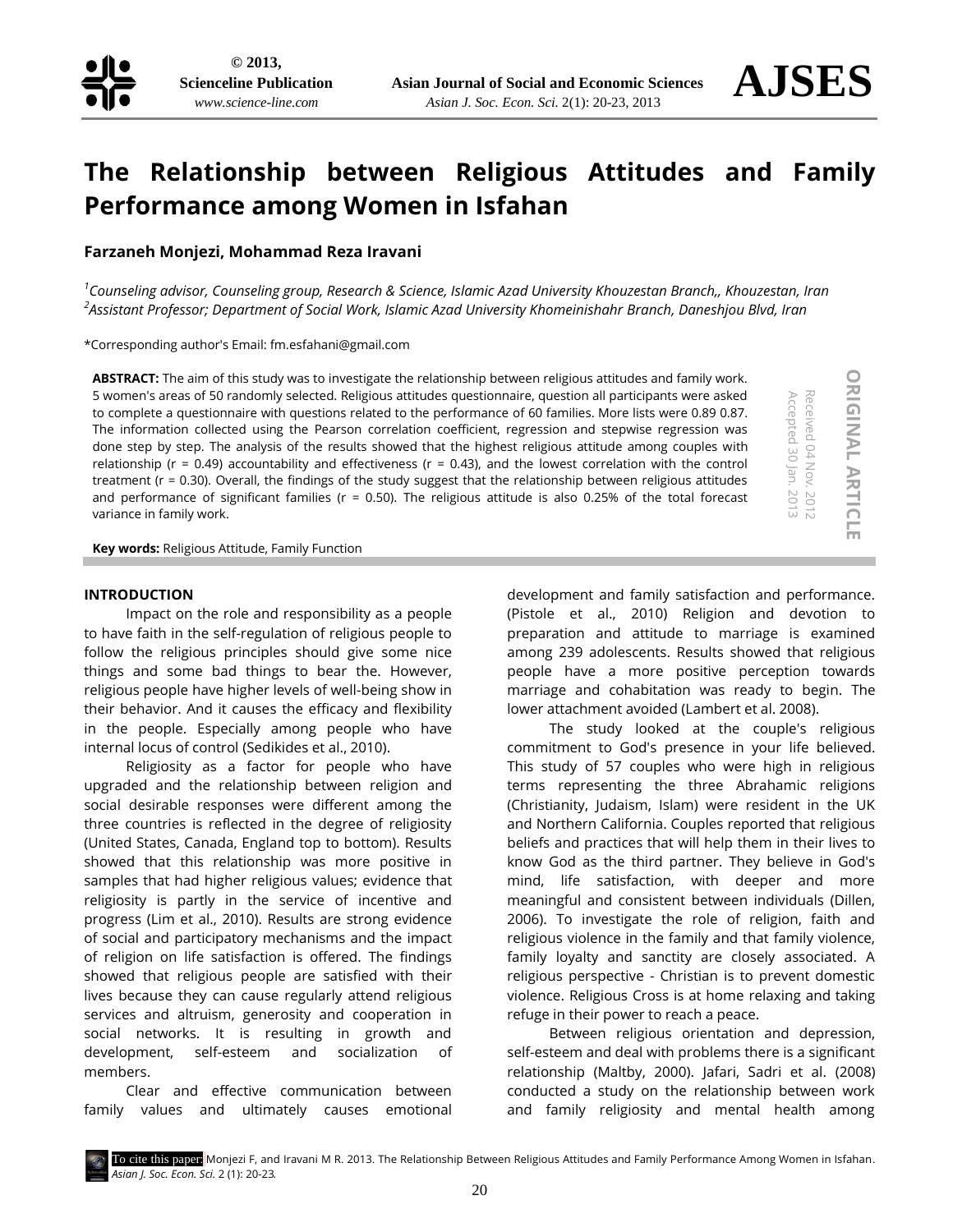students, concluded that there was a significant relationship between religiosity and mental health, family and work. Because families have a better performance in terms of communication between family members, love and respect between the members and hierarchies of power within the family are fine, and the mental health of these features.

Faghihi (2007) studied the efficacy of psychological teaching of Quran and Hadith based on educational and psychological effects of stress among couples who were living together. In this study provide comfort during training sessions paid to the family, the natural tendencies of each other, learn about each other's rights, and beliefs align the vision, idealism and optimism, positive reinforcement, adjusting expectations, beliefs sexual correcting, enhancing selfesteem and esteem, communication skills, and love, listen to the Quran and hadith.

The results showed that psychological training based on the Quran and Hadith has been instrumental in improving the relationship and tension between spouses. The effects of long-term follow-up results showed that the training has had on reducing tensions between spouses. Danesh (2006) paid to the effect of knowledge on marital dispute; the self-study was conducted in three phases. In the first stage: Couples preparing for the soul of the state. Tuesday moods and sensuality, and approximately sure was trained as internal conflicts. In the second stage:

Acquisition phase faith and practice skills to achieve self-esteem and be sure. In the third stage of the calculation method, the couples were taught meditation.

The results showed that couples are able to change their bad attitude and purpose of creation, giving new meaning to your married life. Recognize temptation and seduction of her sensuality. Gain insight into their behavior. And reform their irrational thoughts and expectations. They were taught the skills learned are always able to calculate using continuous breath. Meditation with their and at the end of each day, ask your calculation. And taking into account the rights and duties between spouses, marital raise. According to the importance of religion in family life, the main objective of this research is to answer the question, is there a relationship between religious attitude and performance of women in the family? Therefore, the research hypotheses are: There is a relationship between religious attitudes and performance of women in the family.

## **METHOD**

Methods In this study is descriptive, correlation type. This study was designed to investigate the relationship between religious attitudes and performance of a family of variable correlation to predict the performance of the two families (criterion variables) through religious attitudes (independent variable) of the stepwise regression analysis was used. Isfahan city had a population study of women. 50 women were selected from 5 zones randomly in Isfahan. Completed the questionnaire, 26 questions of religious attitudes (Seraj Zadeh, 1998) and family function questionnaire with 60 questions FDA (Epstein, et al.,1983) quoted by Zadeh Mohammadi et al. (2006).

Credit: In Sharifi (2002), to test the validity of this classification method and Cronbach's alpha to 0.75 and 0.78 respectively. In the study of religious attitudes questionnaire validated using Cronbach's alpha coefficient for the total scale score of 0.89.

Validity: Face validity of the questionnaire was obtained through a survey of a number of doctoral students that Islam was familiar. First, the respondents were asked their religious commitment on the part of a decade to determine the linear range. The relationship between religiousness of Gluck and Stark and score them on a scale to assess their religion through their Pearson 0.61 was reported.

Validity: Scores measure students' families and relatives of those who were hospitalized in a psychiatric hospital, were significantly different from each other. Show the discriminative power of the questionnaire. Another study on older adults also showed that there was a significant correlation between the test scores Locke Wallace Marital Adjustment Scale.

## **DESCRIPTIVE FINDINGS**

Demographic data of the subjects showed that the average age of women was  $4.98 \pm 31.26$  years. Minimum and maximum ages were 20 and 40 years. It shows that education 0.36 degree or lower and 0.26 and associate degree 0.32 degree and 0.6 with a master's degree or higher. In terms of employment: 0.56 test groups of unemployed women and 0.44 of the women were employed. Number of Children: 0.14 without children, 0.52 with one child and 0.34 they had two children.

Descriptive statistics mean scores and standard deviations, and minimum and maximum variables, components, performance, attitude, faith and family factors are presented in Table 1.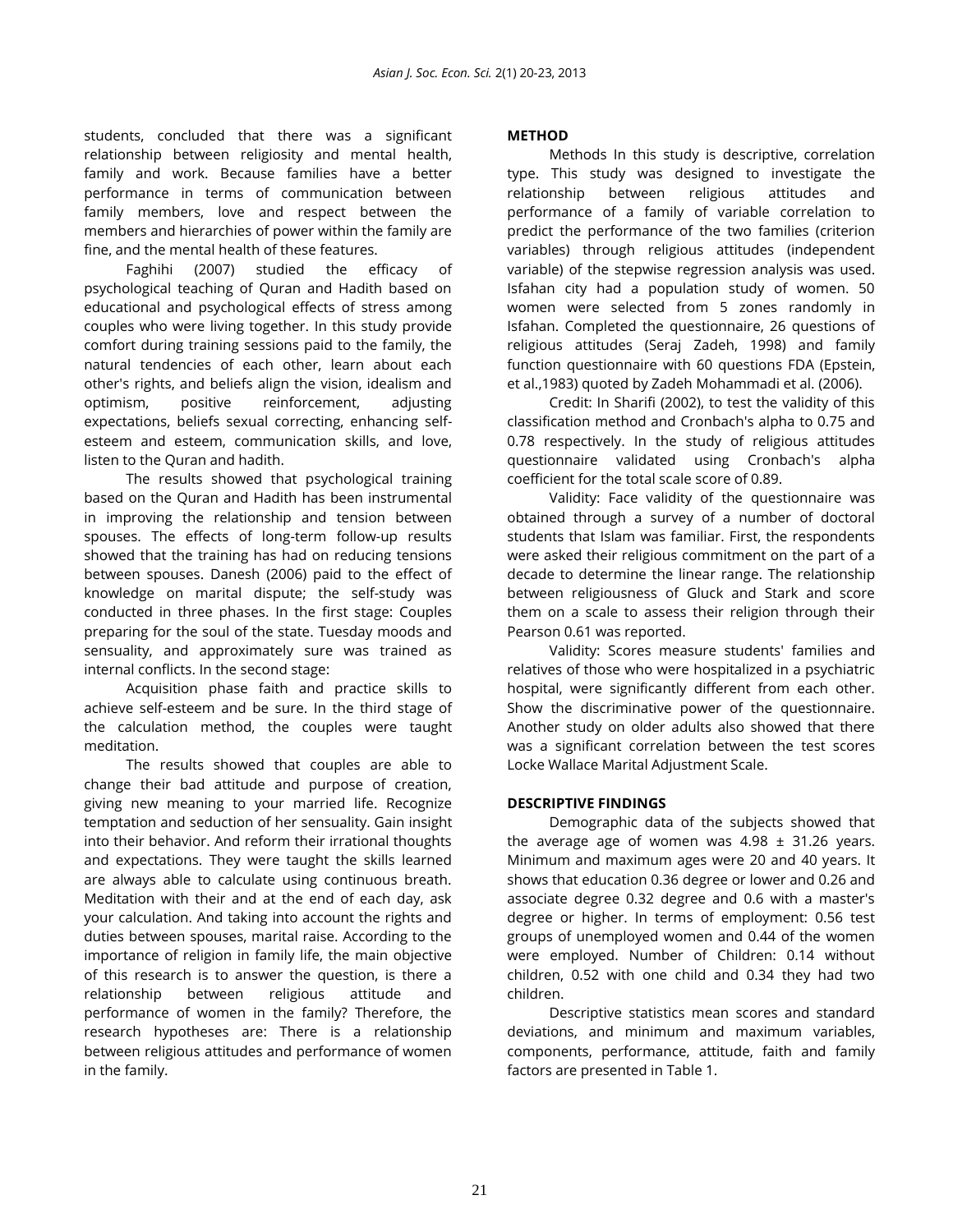Table 2 shows the regression coefficients, respectively, after the experience factor (B =  $0.372$ ) family is able to significantly predict performance. Because of (T = 1.610) is calculated between the P <

0.05. Religious dimension coefficient (B = 0.227), and value (T = 1.454) and that the coefficient of (B = 0.190), and value (T = 0.857) and the impact factor (B = 0.178), and value (T = 1.141) at  $P < 0.05$  are significant.

|  | <b>Statistic Index</b><br>Variable | Mean   | <b>Std. Deviation</b> | <b>Minimum</b> | Maximum | Number |  |  |  |  |
|--|------------------------------------|--------|-----------------------|----------------|---------|--------|--|--|--|--|
|  | <b>Belief</b>                      | 23.54  | 4.12                  | 14.00          | 28.00   | 50     |  |  |  |  |
|  | Experiential                       | 19.14  | 3.69                  | 11.00          | 24.00   | 50     |  |  |  |  |
|  | Consequential                      | 14.78  | 3.29                  | 9.00           | 22.00   | 50     |  |  |  |  |
|  | Ritual                             | 14.96  | 3.83                  | 6.00           | 22.00   | 50     |  |  |  |  |
|  | Religion Attitude Total            | 72.42  | 12.03                 | 43.00          | 91.00   | 50     |  |  |  |  |
|  | Problem Solve                      | 11.34  | 2.70                  | 7.00           | 18.00   | 50     |  |  |  |  |
|  | Relation                           | 14.78  | 2.45                  | 9.00           | 20.00   | 50     |  |  |  |  |
|  | Roles                              | 19.72  | 3.61                  | 12.00          | 28.00   | 50     |  |  |  |  |
|  | Efficacy Reply                     | 15.04  | 2.78                  | 10.00          | 22.00   | 50     |  |  |  |  |
|  | Efficacy Involvement               | 17.62  | 3.33                  | 10.00          | 26.00   | 50     |  |  |  |  |
|  | Behavior Control                   | 21.68  | 3.76                  | 14.00          | 30.00   | 50     |  |  |  |  |
|  | Total Function                     | 25.46  | 4.41                  | 16.00          | 35.00   | 50     |  |  |  |  |
|  | Family Efficiency Total            | 125.64 | 17.77                 | 96.00          | 164.00  | 50     |  |  |  |  |
|  |                                    |        |                       |                |         |        |  |  |  |  |

**Table 1.**

**Table 2.** Step to step Regression Coefficients Belief, Experiential, Consequential and Ritual.

| <b>Statistic Index</b><br>Variable | <b>Unstandardized</b><br><b>Coefficients</b> |                   | <b>Standardized Coefficients</b> | t        | Sig.  |
|------------------------------------|----------------------------------------------|-------------------|----------------------------------|----------|-------|
|                                    | В                                            | <b>Std. Error</b> | <b>Beta</b>                      |          |       |
| 1- (Constant)                      | 156.398                                      | 14.153            |                                  | 11.050   | 0.000 |
| <b>Belief</b>                      | $-1.307$                                     | 0.592             | $-0.303$                         | $-2.206$ | 0.032 |
| 2- (Constant)                      | 162.581                                      | 13.735            |                                  | 11.837   | 0.000 |
| <b>Belief</b>                      | 0.450                                        | 0.922             | 0.105                            | 0.488    | 0.628 |
| Experiential                       | $-2.484$                                     | 1.031             | $-0.516$                         | $-2.410$ | 0.020 |
| 3- (Constant)                      | 168.615                                      | 14.456            |                                  | 11.664   | 0.000 |
| <b>Belief</b>                      | 0.392                                        | 0.918             | 0.091                            | 0.428    | 0.671 |
| Experiential                       | $-1.897$                                     | 1.124             | $-0.394$                         | $-1.688$ | 0.098 |
| Consequential                      | $-1.076$                                     | 0.850             | $-0.199$                         | $-1.266$ | 0.212 |
| 4- (Constant)                      | 170.649                                      | 14.352            |                                  | 11.890   | 0.000 |
| Belief                             | 0.816                                        | 0.952             | 0.190                            | 0.857    | 0.396 |
| Experiential                       | $-1.792$                                     | 1.113             | $-0.372$                         | $-1.610$ | 0.114 |
| Consequential                      | $-0.962$                                     | 0.843             | $-0.178$                         | $-1.141$ | 0.260 |
| Ritual                             | $-1.050$                                     | 0.722             | $-0.227$                         | $-1.454$ | 0.153 |

## **DISCUSSION**

The aim of this study was to determine the relationship between religious attitude and performance of women in the family in Isfahan. The findings showed that there was a significant positive relationship between religious attitude and performance of women in the family, and in P < 0.01 was significant. Experience dimension explains the highest performance family.

Role of Religion take control of your people. Religious people believe in God's power to monitor and understand their actions and their results have more control over their actions. And (Orathinkal et al., 2003) showed that religion can affect a couple's intellectual perspective and view of the sanctity of marriage is likely to look further. Also (Ferraro, et al., 2006) showed that religious people respond to illness, death of loved ones,

and destructive behaviors are predicted his own death and religious confrontation. As a result, individuals with high religious orientation and happiness in life are more satisfied and more energetic. And in the face of difficult life events, psychological consequences - show less social.

## **REFERENCES**

Beavers, R. & Hampson, R. B. (2000). The Beavers system model of family functioning, Journal of Family Therapy, 22(1): 128- 143. Bussing, A. Ostermann, T. Matthiessen, P. F. (2005). Role of religion and spirituality in medical patients: confirmatory results with the SpREUK questionnaire. : Health Qual Life Outcomes. Social Psychological and Personality Science; 3 (1):10-28.